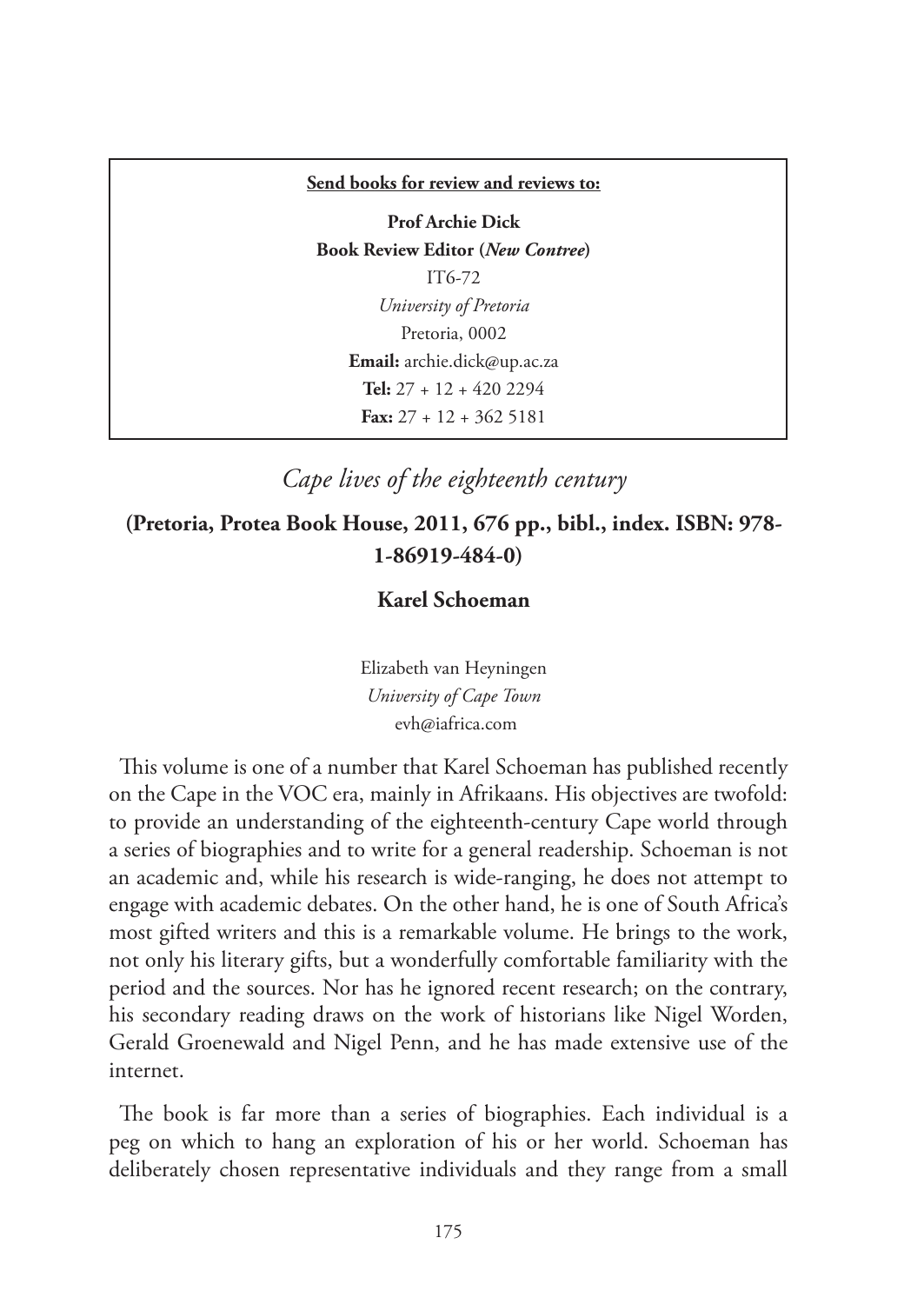number of prominent figures like Robert Jacob Gordon, to a far larger group of frontiersmen and women, minor officials, slaves and, in order to examine the distant eastern frontier, Rharhabe. As he moves through the period, he notes the way in which the relatively fluid racial lines of the earlier part of the century hardened. As he observes in the chapter on Jacoba Alida Campher and Willem van Wijk, the Cape in the early eighteenth century was not a world of gabled houses and gracious living. It was, rather, inhabited by North European immigrants, poor and often illiterate, who married local coloured women and struggled to establish themselves in a pioneering environment. Some made it but most did not. Some might find acceptance in the more affluent social world but, by the end of the century, the stain of colour was regarded as reprehensible.

Much of Schoeman's interest lies in the frontier, first in the north and later towards the eastern Cape. The chapter on Campher and van Wijk, for instance, looks at the Olifants River region. The chapter hinges on the court records of Campher who appeared before the Court of Justice in Cape Town to declare that her brother-in-law, van Wijk, had seduced her in the course of a journey to Cape Town from the Olifants River. To tell this story, Schoeman examined genealogies, probate inventories and resolutions of the Council of Policy, building up a picture of the northern frontier over a period of seventeen years.

He ranges through an account of the events surrounding the French deserter, Etienne Barbier, to a description of the raids against the Khoikhoi. Van Wijk's world, he concludes, was one of 'raiding, warfare, random violence and general lawlessness' (p.135). Campher was descended from a German immigrant and, possibly, on her mother's side, from former slaves. German immigrants feature frequently in these biographies and one of Schoeman's strengths is his awareness of the European world from which these people came. The clan also included children born out of wedlock. He goes on:

This then was the family background of the Campher sisters, children of a father who according to the strictly racial standards of a later era was half 'non-white' and a mother who was a quarter coloured. In their own day, such criteria would still have been largely irrelevant, however: what would have mattered was that the members of both families … had been baptised, and that they formed part of the local farming and slave-owning community, however small the scale.

One such snippet gives very little sense of the richness of this very substantial volume. For me, however, one of the pleasures is Schoeman's engagement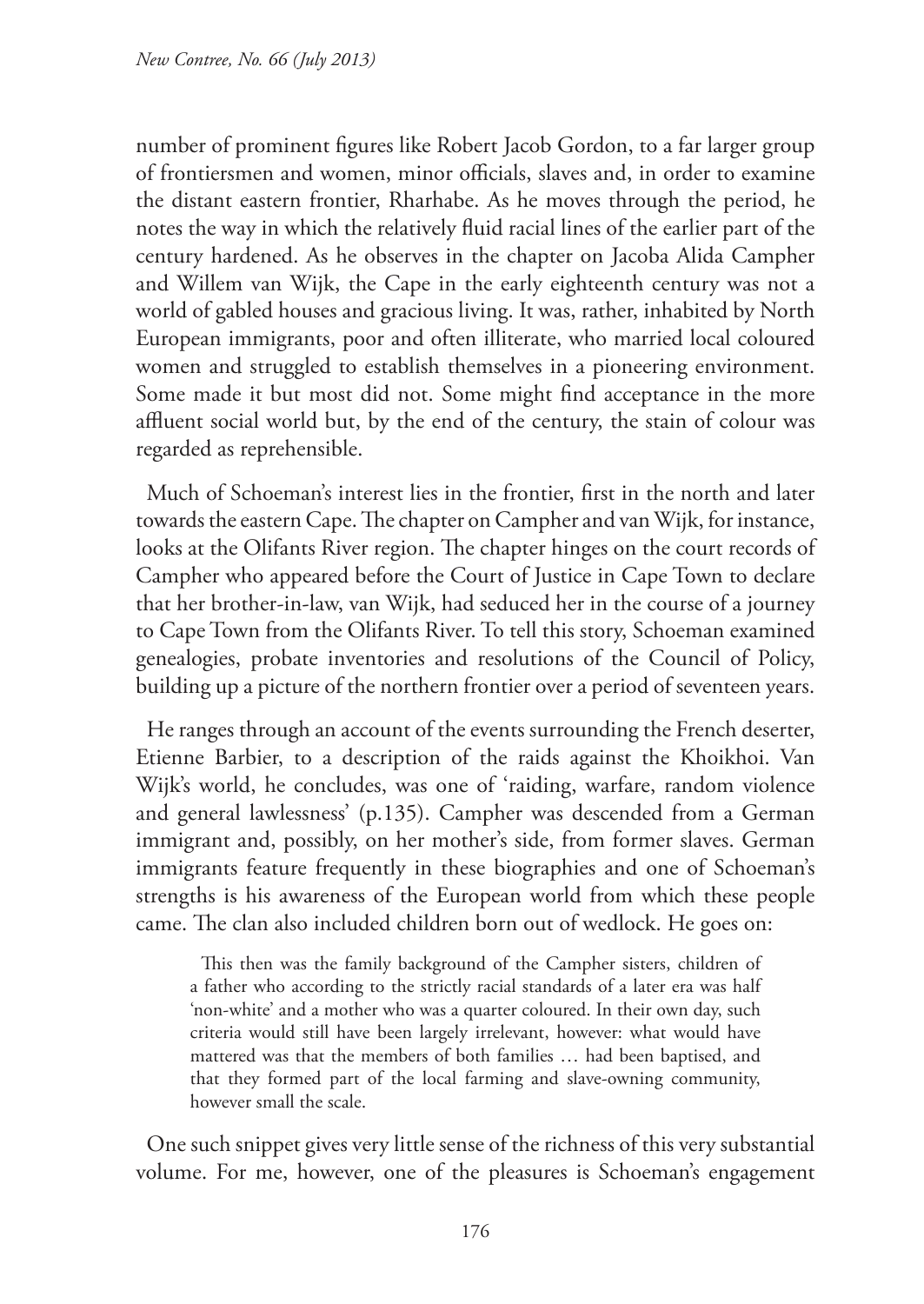with his sources. Using an account book, for instance, he explores the working of large Cape household towards the end of the VOC period (the biographies are always firmly grounded in place and time). The entries range from payments to the family doctor and for spices, reminding us of the eastern influence on Cape cuisine, to clothing bought for slaves, in this case apparently relatively well treated since there is also expenditure on schooling. Repeatedly Schoeman uses these sources and his own sensitive pen to give a glimpse of a world which, he fully recognises, is difficult to recapture today.

What one finds in this casual incident, ... is people leading isolated and monotonous lives, with too much time for aimless conversation and irresponsible gossip during the protracted visits they paid to one another, and also too much time for brooding subsequently over what had been said or implied (p. 524).

Or, elsewhere:

It was a world of candlelight and smoky fires, of gossip and neighbourliness and attendance at church on Sundays, and social visits where the men smoked heavily while the women drank innumerable cups of tea. Above all, it was a world dominated completely by the VOC, by the bells that rang throughout the day to define the activities of its servants and slaves in the Castle, the Hospital and the Slave Lodge, by the drummers and pipers at the Castle sounding the tattoo at the end of the day, and a cannon announcing the arrival and departure of its ships on their way to the Netherlands and the East (p. 456).

Every chapter ranges widely, including much genealogical information on the network of alliances that formed Cape society, to contingent personalities and events. The result is a series of fascinating and often unexpected glimpses into this small but complex world. Schoeman brings freshness even to the studies of people, like Gordon, on whom there is already a substantial literature.

If I have a quarrel with this volume it is in the absences. There are no maps, desperately needed, and no illustrations despite frequent references to portraits. The dustcover has to suffice. The index, too, is unsatisfactory for it does not include the range of connections that are part of the value of this book. It is a pity for this book is a fine introduction to the eighteenth-century Cape, and beyond.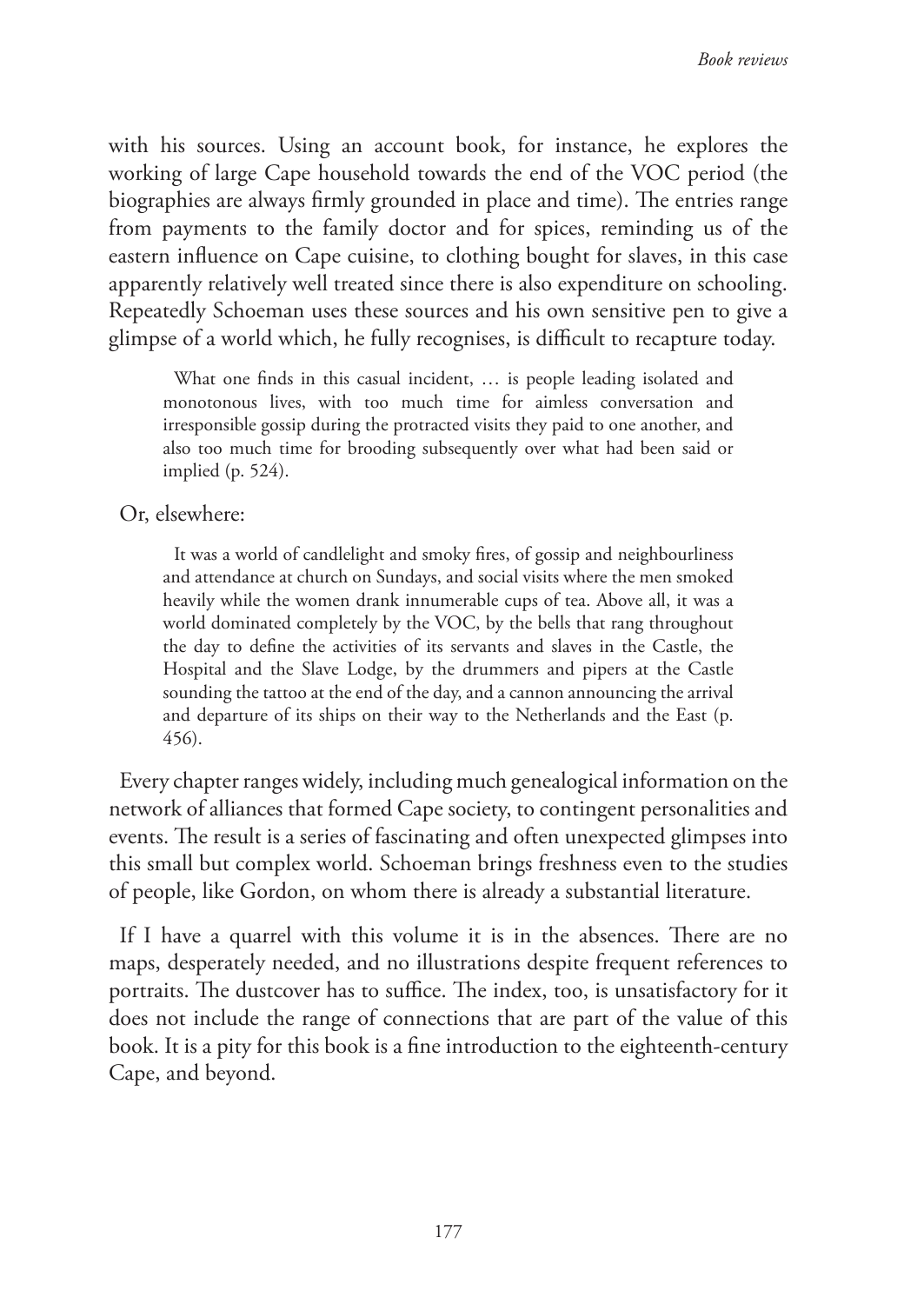# *A cameo from the past: The prehistory and early history of the Kruger National Park*

## **(Pretoria: Protea Book House, 2012, 757 pp., map, table, bibl., index. ISBN 978-1-86919-195-5)**

**U de V Pienaar (ed.)** 

Barend van der Merwe *Free State Provincial Archives* bartels.bj@gmail.com

South African National Parks (SANParks) is the leading conservation authority in Africa. With 3 751 113 hectares of land under its control, the 21 national parks play host to one of Southern Africa's most valuable living heritage features – the unique fauna and flora of the region. It is a heritage that is not merely that of the people of South Africa, but indeed that of mankind, and protecting this heritage is everybody's business, or at least, it should be.

The history of game parks are, as this book clearly demonstrates, not merely the history of animals and their conservation. The overriding emphasis is on the relation between human activity and the natural environment. It is a subject on which the general historian is, one would suspect, not too well informed. It is true that environmental history has not received the attention it deserves in curricula. It is good that this is changing, but for those overwhelmed at where to start, *A cameo from the past* may just be what you are looking for.

What is most important in this study is the way in which various disciplines are consulted to narrate the prehistory and early history of the Kruger National Park. In some ways, this makes the text challenging to read. Yet the result is that one feels enriched, and left with a sense of wonder about the magnitude of this heritage that is South Africa's natural beauty and diversity.

This sense of being overwhelmed is enhanced by the sheer amount of factual information. If there is perhaps one strong point of criticism, it is that the text has some of the qualities of an encyclopaedia. While one is provided with ample facts, the old accusation that history is "just one thing after the other" might surface here for some. But despite the possibility that the volume of information might overwhelm the reader, there is adequate interpretation of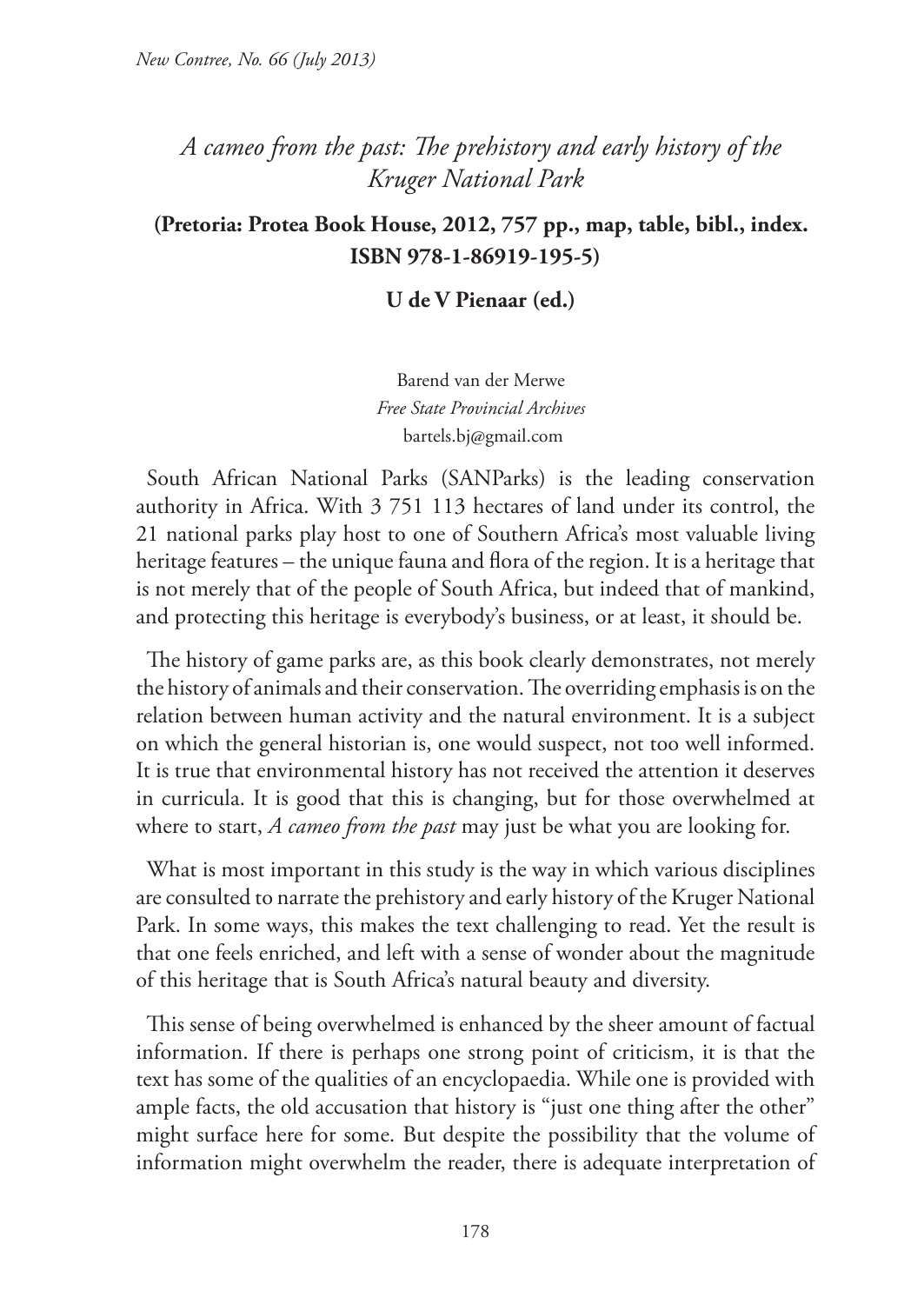these facts. The fact that the authors went to great lengths to unearth the insights of various disciplines also minimizes this challenge, as their contextual insights assist with interpretation.

Aiding the reader further is the large number of images accompanying this work. Although it would certainly have been far less costly without them, they are of paramount importance to interpret the text. It is often the case with history books that one is left wondering if photographs of well-known politicians are indeed necessary. But in the case of *A cameo from the past*, the pictorial information more often than not enhances the reading experience. Added to these are the important maps included in the back. These are not merely of historical importance, but will assist a modern visitor to the area.

In terms of content, the bulk of the book is concerned with the settlers' activities in the late  $19<sup>th</sup>$  and early  $20<sup>th</sup>$  centuries. Amongst these, the stories of colourful personalities often tell a different tale than what we are so often led to believe about South Africa's past. While there were times of bloodshed and conflict, there are also stories of bravery and brotherhood that seem so distant from what South Africa would become in the late  $20<sup>th</sup>$  century, especially in the eyes of the international community. Some of the content is so moving that it could serve as inspiration for historical novels. What forms a central theme, however, is the way in which the politics of the area shaped the development of the Kruger National Park, and for those interested in the Anglo-Boer war, there is an entire chapter on this topic and how it relates to the development of the Park.

As the title suggests, however, an ample part of the text is dedicated to the prehistory of the Kruger National Park, and tells a tale of the magnitude of early human settlement – a subject about which many South Africans know too little. Trade and mining were common to the early settlers of the area, and as discoveries are made, our knowledge of these 'first' South Africans is becoming more detailed.

All of this forms a prelude to what can be described as the climax of *A cameo from the past*, which is the formation of the Kruger National Park. Again, this is narrated in great detail. The authors do not shy away from grim realities and lessons learned the hard way, and give us insights into how South Africa developed into one of the leaders in conservation.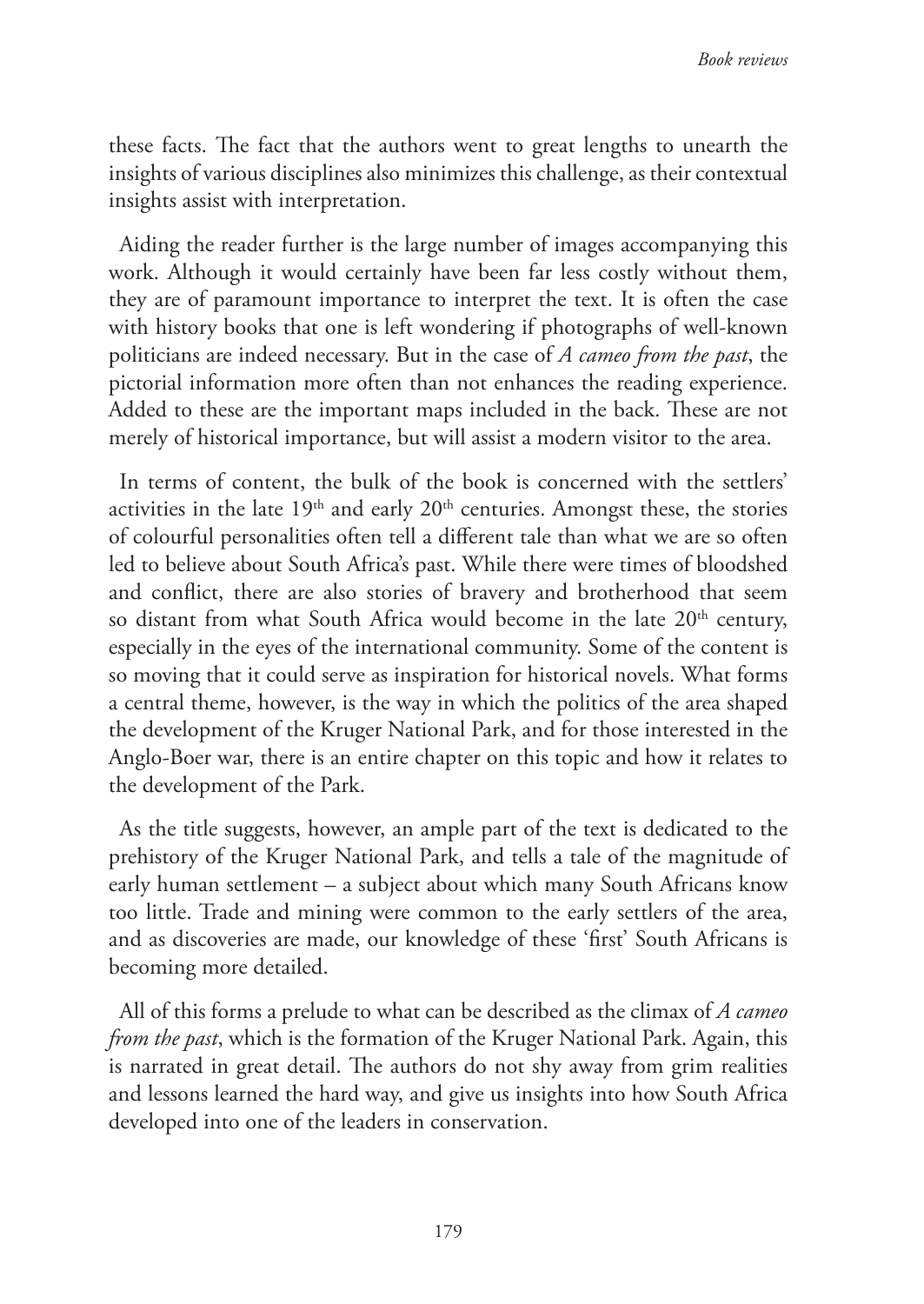Despite its overwhelming detail, *A cameo from the past* can be considered as a work that succeeds in its stated aims. It is an important contribution, and is recommended to anyone interested in wildlife, the Kruger National Park, and the politics of South Africa. Because it is very well-illustrated, it can even serve as a wonderful "coffee table" book, hopefully cultivating an awareness and love for nature, as well as history.

### *Armblankes*

#### **(Kaapstad: Tafelberg, 2012, x + 200 pp. ISBN 978-0-624-05643-0)**

#### **Edward-John Bottomley**

Wessel Visser *History Universiteit van Stellenbosch* wpv@sun.ac.za

Die onderwerp "armblankes" is natuurlik nie nuut in die Suid-Afrikaanse historiografie nie en in hierdie opsig sluit Bottomley se werk aan by 'n aantal gewigtige publikasies wat alreeds hierdie tema of aspekte daarvan histories ondersoek het, byvoorbeeld dié van Groskopf, Van Onselen, Beinart *et al*, Keegan, Morrel, Lange en Teppo, asook vele ander.<sup>1</sup> Bottomley se boek is 'n verwerking van sy MA-graad aan die Universiteit van Cambridge oor die geografiese geskiedenis van armblankes in Suid-Afrika. Dis in Afrikaans in boekvorm deur Erika de Beer vertaal.

Die boek bestaan uit vyf hoofstukke, te wete "Die ontdekking van die armes", "Die arm stad", "Die arm volk", "Die goeie blankes" en "Die moderne armes". Veral die teoretiese vertrekpunte van hoofstuk een, waar die skrywer aspekte soos klassifikasie, koloniale stedelike beplanning en rasse-orde, witheidstudies,

<sup>1</sup> Sien bv. JFW Grosskopf, *Rural impoverishment and rural exodus: Report of the Carnegie Commission*, Pro Ecclesia, Stellenbosch, 1932; C van Onselen, *Studies in the social and economic history of the Witwatersrand 1886- 1914, Vol. I: New Babylon* (Ravan Press, Johannesburg, 1982); W Beinart, et al (eds.), *Putting a plough to the ground. Accumulation and dispossession in rural South Africa, 1850-1930* (Ravan Press, Johannesburg, 1986); T Keegan, *Rural transformations in industrializing South Africa. The Southern Highveld to 1914* (Macmillan Press, Basingstoke, 1987); R Morrel (ed.), *White but poor: Essays on the history of the poor whites in Southern Africa, 1880-1940* (Unisa, Pretoria, 1992); L Lange, *White, poor and angry: White working class families in Johannesburg* (Ashgate, Aldershot, 2003); A Teppo, *The making of a good white: A historical ethnography of the rehabilitation or poor whites in a suburb of Cape Town* (University of Helsinki, Helsinki, 2004).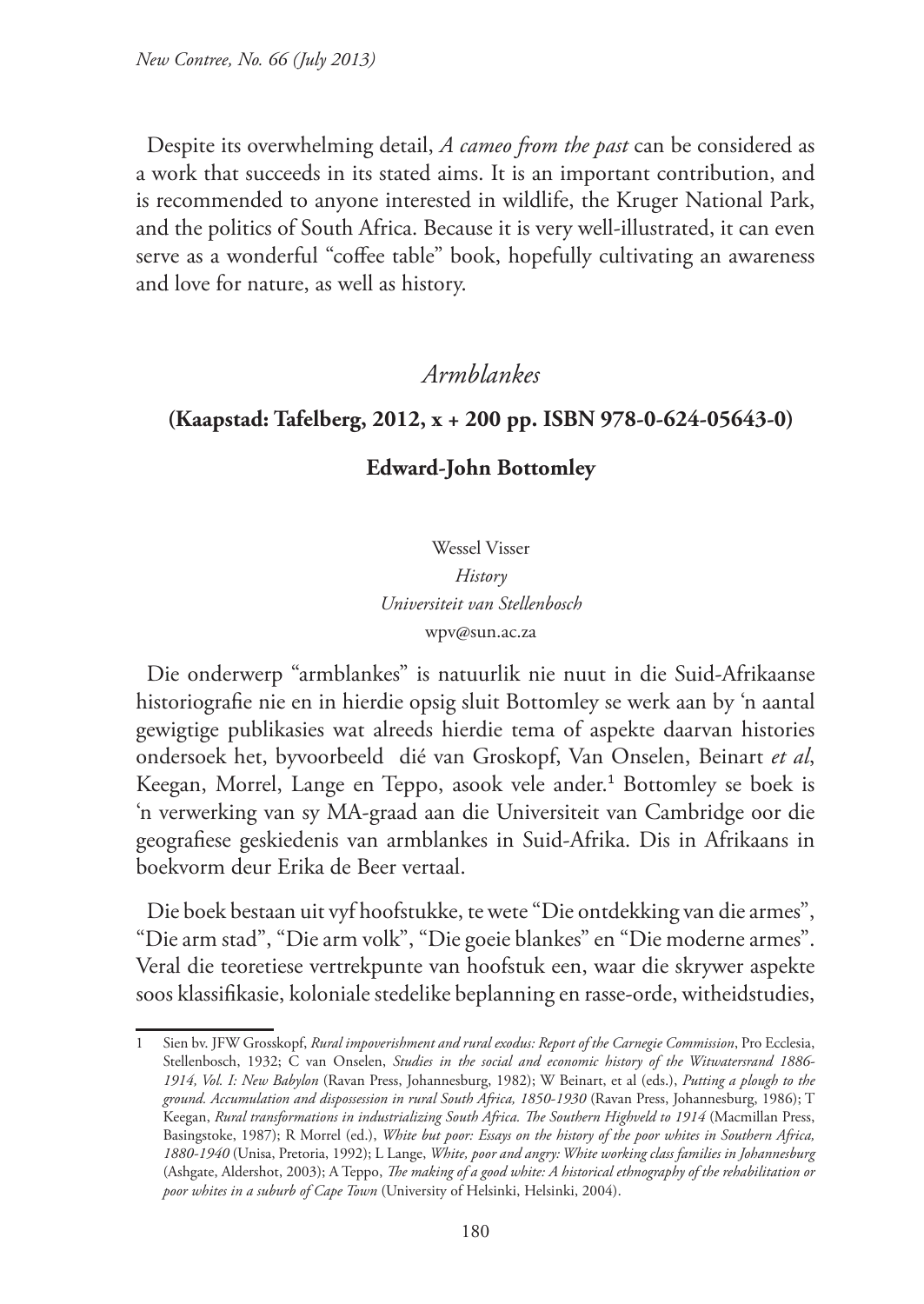armblankekommissies en eugenese as bepalende faktore in die vorming van 'n armblankeklas analiseer, is van die sterk punte in die boek.

Daarna volg die skrywer die tradisionele armblanke narratief deur te verduidelik hoedat sosio-ekomiese toestande op die platteland 'n blanke verskuiwing na die stede genoodsaak het en hoedat die arm-blanke verskynsel hom in stedelike krotbuurte gemanifesteer het. Hy kom tot die gevolgtrekking dat om die "armblankeprobleem"op te los, moes die staat eers die aard en omvang daarvan kon bepaal, om hulle as't ware te "ontdek" en te dokumenteer deur middel van kommissies. Hierdie kommissies het in hulle ondersoekproses die diskoers gevestig hoe die "probleem" gehanteer moes word aangesien die vestiging van 'n verenigde wit volk vereis het dat alle lede van daardie groep wit moes wees. Gevolglik het arm wittes deel geword van 'n volgehoue verbeelding van Afrikanerdom deur hulle lewenstandaarde te verhoog en die persepsie van die armes te verbeter.

Dis egter waar die skrywer poog om die hantering van die armblankeprobleem aan die hand van Afrikaner-nasionalisme te interpreteer dat hy begin klei trap. Bottomley trap in dieselfde slaggat waarin menige Engelssprekende historikus beland wanneer hulle poog om Afrikaner-nasionalisme, Afrikaanse taal en kultuuraspekte en Afrikaner-politiek te ontleed en te verklaar. En dit is om Dan O'Meara se hoogaangeprese sosio-ekonomiese en politieke studie oor Afrikaners<sup>2</sup> klakkeloos en kritiekloos na te volg. Dis asof O'Meara se dikwels ongenuanseerde vertolking van 'n allesoorheersende Afrikaner kulturele entrepreneurselite, wat glo alles rondom die Afrikanerdom sou vorm, skep, bestuur en beheer, 'n soort interpretasietemplaat vir diesulkes vorm. Die ou holruggeryde Broederbond is weer die stereotipiese Antjie Somers wat so 'n skadelike invloed op Afrikaner gehad het.

In navolging van O'Meara maak Bottomley die volgende absurde stellings op p. 123: "Deur sulke skeppings [soos die FAK] het die Bond gehoop om Afrikaner-eenheid te bevorder en daardeur *'n volk te skep waar daar nie een was nie en 'n verenigde geskiedenis te bedink*" (my kursivering)…In 'n groot mate is die kultuur van Afrikaners vandag *die produk van die Bond se beleid*" (my kursivering). Alhoewel Bottomley hier vir O'Meara aanhaal, wend hy geen poging aan om sy stellings krities te analiseer nie. Volgens hierdie stellings was die aard en wese van die Afrikaners sonder die Broederbond onmoontlik

<sup>2</sup> D O'Meara, *Volkskapitalisme: Class, capital and ideology in the development of Afrikaner nationalism, 1934-1948*, (Ravan Press, Johannesburg, 1983).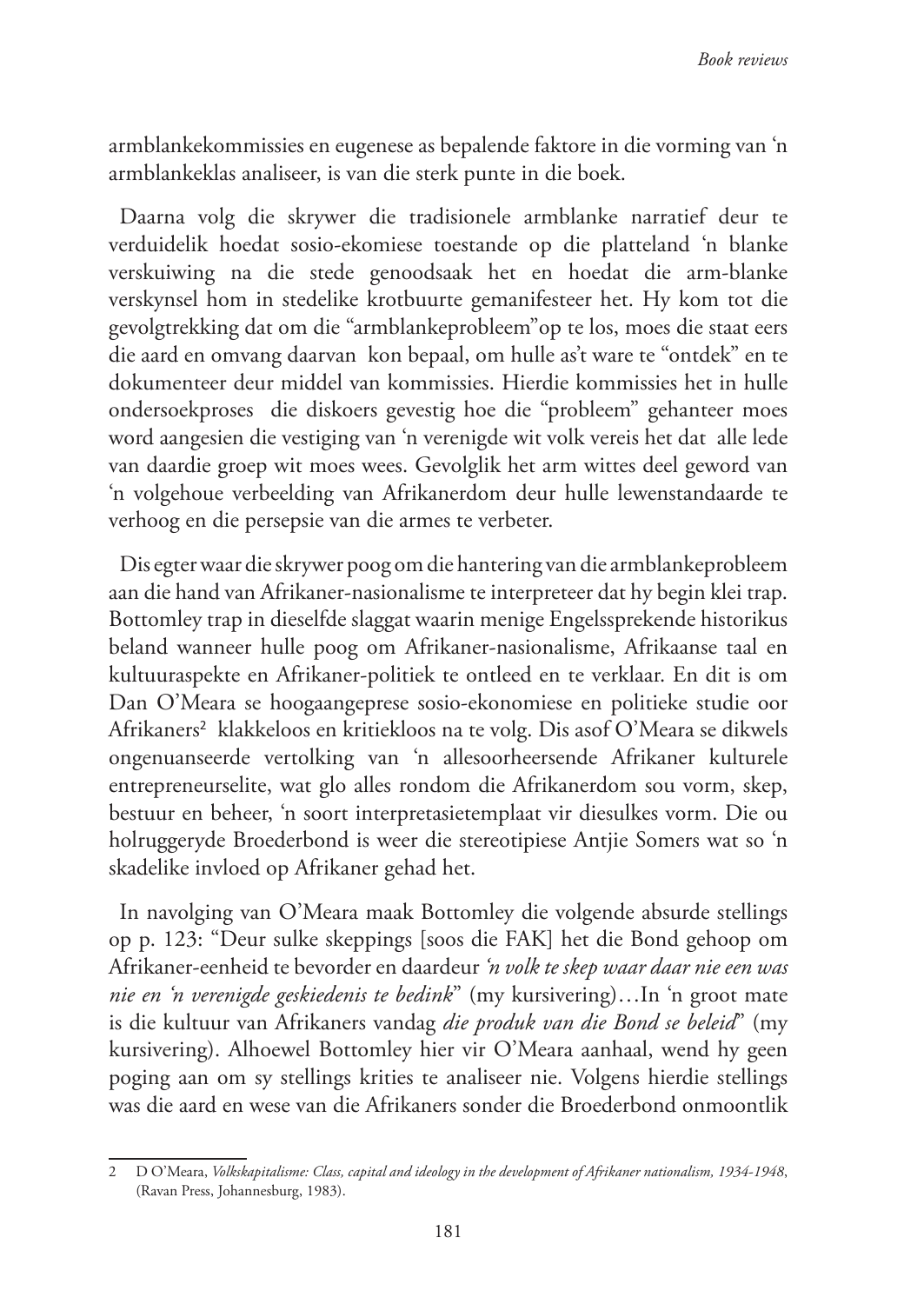en sou dan by implikasie eers sedert 1918, toe die AB gestig is, werklik "in wording" kom slegs danksy daardie organisasie! Dit is ook neerbuigend teenoor armes asof hulle bloot willose wesens was met geen agentskap van hulle eie nie. Alhoewel Bottomley Giliomee se gesaghebbende werk oor die Afrikaners<sup>3</sup> geraadpleeg het, het hy klaarblyklik nie kennis geneem van laasgenoemde se breedvoerige verduideliking dat die Broederbond nie naastenby so magtig en magies was soos wat die O'Meara-navolgers klaarblyklik wil hê dit moet wees nie.

Ander problematiese aspekte van die boek lê by die Afrikaanse vertaling wat plek-plek uiters swak gedoen is en in vele gevalle tot direkte vertalings en erge anglisismes aanleiding gee. Om enkele voorbeelde te noem: "Van 1886 is die storie (i.p.v. verhaal) van Suid-Afrika die storie (i.p.v. verhaal) van goud", p.26; "network" (i.p.v. netwerk), p.33; "verskillende tyde" (i.p.v. tye), p.39; "het dié heerskappye elke beskikbare ware 'wittes' benodig", p.42; "middelste dekades van die twintigste eeu" (i.p.v. in die middel van die twintigste eeu) en "botsende poliglot", p. 70, "armer kwartiere" (i.p.v. armer buurte) en "residentpoel van deskundige getuienis", p.78; "Afrikaner-generaal" (i.p.v. Boeregeneraal), "Gekose Komitee oor Europese Werkloosheid"(i.p.v. Blanke Werkloosheid) en "opvatting van wit armoede" (i.p.v. opvatting oor), p.79; "gaping tussen hulle wat gebrekkig gevul word" en "nie-Europese werker"(i.p.v. nie-blanke werker), p. 80; "die kommissies is ook merkwaardig vir die mymeringe van professor", p.82; "moontlik gemaak deur baie klein gewetensterftes", p.108; "Hertzog, daardie blinde en ruimhartige nasionalis" (waar met blinde waarskynlik iets soos onverbiddelike bedoel word), p.112, "ook Koos"(i.p.v. oom Koos), p.157 en "as sulks" (i.p.v. as sodanig), p.185.

Op p. 62 kom die volgende direkte vertaling voor wat totaal onsinnig en onbegryplik in Afrikaans is: "As tonele van potensiële maatskaplike onrus wat die koloniale verbeelding gedestabiliseer het, is die ligging van die stedelike armes, onder wie probleemgroepe soos misdadigers en prostitute, tipies omlyn. Dit was onvermydelik 'n kru proses". Op p.162 verwys die skrywer na 'n oop gebied in die Wes-Kaapse armblankebuurt, Ruyterwacht, wat volgens hom aanvanklik as 'n feesterrein vir volkspele en boeremarkte gebruik is en later in 'n motorrenbaan omskep is. Hierdie inligting is net gedeeltelik korrek. Dit het as die Goodwoodse skouterrein ontwikkel waar die jaarlikse landboutentoonstelling van die Wes-Kaapse Landbou-unie tot ongeveer die einde van die twintigste eeu gehou is en waarna dit as die Grandwest-

<sup>3</sup> H Giliomee, *The Afrikaners: Biography of a people* (University of Virginia Press, Charlottesville, 2003).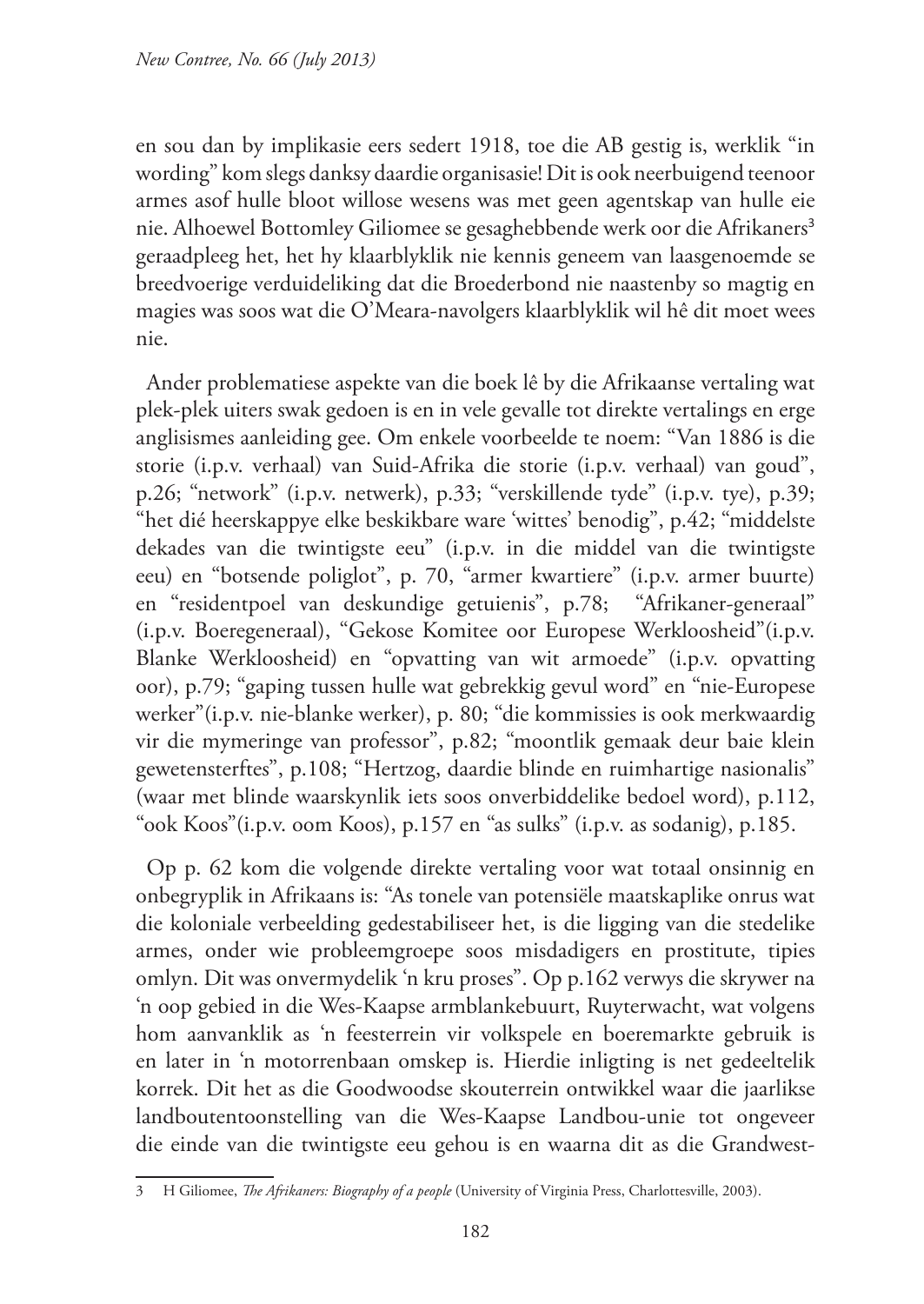casinokompleks ontwikkel is. Vervolgens verklaar die skrywer op p.172 dat die vakbond Solidariteit in 1902 as die Mynwerkersunie gestig is. Die korrekte interpretasie is egter dat die Transvaal Miners' Association in 1902 gestig is, wat in 1913 tot die Suid-Afrikaanse Mynwerkersunie herdoop is en in 2002 weer 'n naamsverandering tot Solidariteit ondergaan het.

Desnieteenstaande sy tekortkominge het die boek meriete vir historici wat in sosiale geskiedenis belangstel. Die laaste hoofstuk, getitled Moderne armes" bevat, soos die hoofstukopskrif lui, interessante nuwe inligting oor kontemporêre armblankes, alhoewel dit in wese op armblanke buurtes in die Kaapse Skiereiland fokus en nie 'n uitgebreide analise vir die oorsake van hierdie hernude armoede bied nie. Alles inaggenome, bring Bottomley se studie, benewens sy laaste hoofstuk, geen nuwe kennis ten opsigte van die interpretasies en narratiewe van die geskiedenis van armblankes na vore nie. Tog is sy samevoeging en bespreking van bestaande en nuwe insigte oor hierdie onderwerp goed in die publikasie verpak en is die werk 'n nuttige naslaanbron oor die geskiedenis van armblankes in Suid-Afrika.

## *Re-imagining the Social in South Africa: Critique theory and postapartheid society*

#### **(Scottsville, UKZN, 2009, 308pp., index. ISBN: 978-1-86914-179-0)**

#### **Heather Jacklin & Peter Vale**

Lisa Thompson University of Pretoria lisa.thompson@up.ac.za

Mamphela Ramphele on 25 April 2013 stated at the Wits Origins Centre in Braamfontein, in her address entitled "Fear in South African politics", that people are afraid to speak out against the "ills and abuse by the government and the ruling party" (Ndaba, 2013). It is both salutary and depressing to note that the fear of the ruling party is one of the most prominent factors governing society today, four years after the publication of this book. Fear is a theme that runs through the collection of essays and various authors identify instances where the people are afraid, for various reasons, of the ruling party –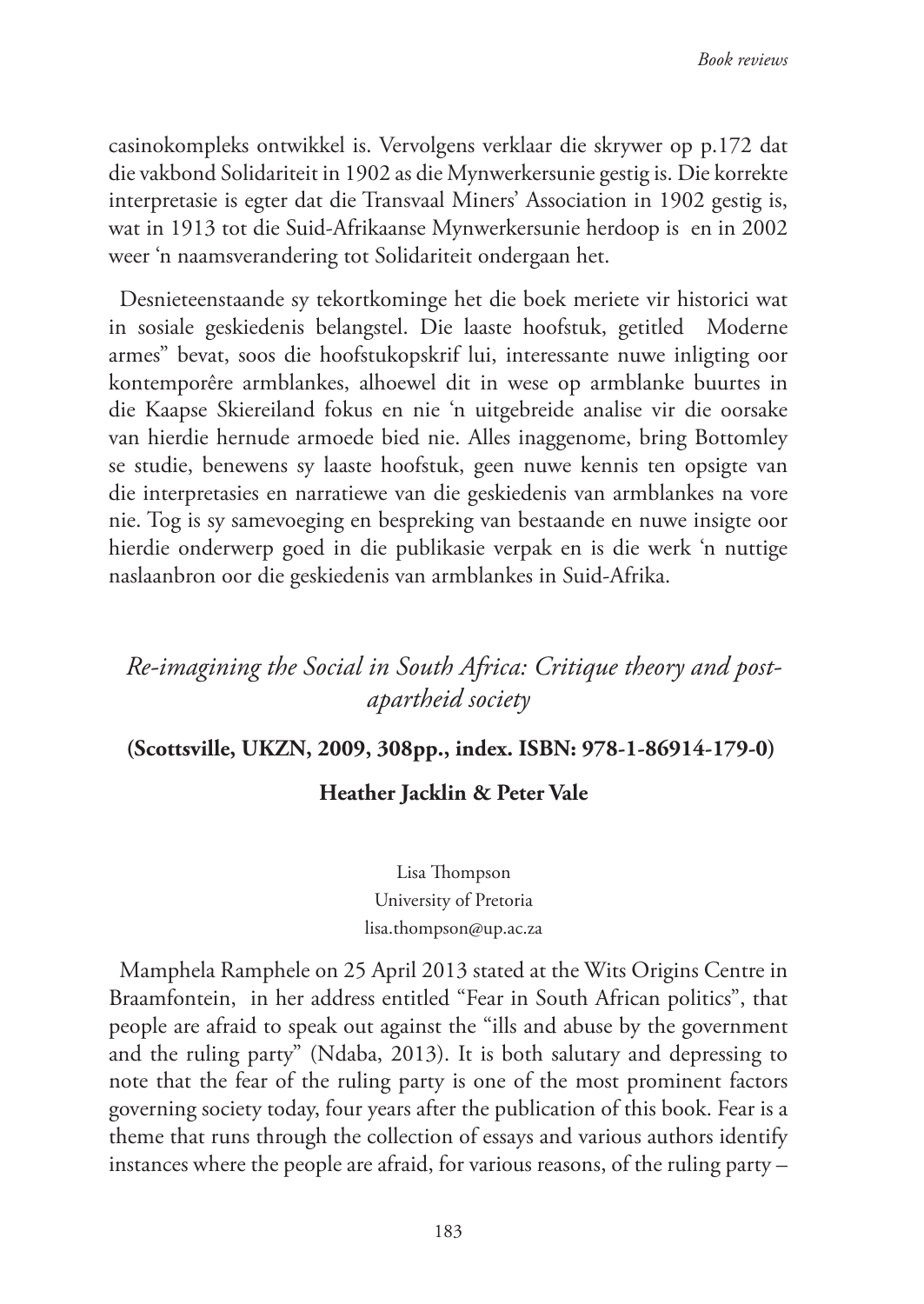and which may explain the absence of the kind of discourse that was so much part of the "struggle".

Intellectual criticism and discourse have been abandoned since the change of government in 1994. The authors explore this issue and provide many and varied opinions as to why this occurred. These range from the fact that "liberal" criticism is outdated and firmly based in the middle-class western context that has very little to do with the current problems faced by people who are dispossessed, and because traditional methods are of little use in postcolonial settings. The now- outmoded idea of praxis proposed by Habermas, namely that change can be brought about through recognising what is wrong with society and then changing it, is propagated and rejected. It is ironic that in post-apartheid South Africa the ideals of critical theory and praxis seem to some to be impossible.

Various schools of thought are represented, ranging from the conservative to the radical. The common thread is that the social reality of South Africa has changed and that there are those who believe that this is simply a reflection of post-colonial reality, and that western values of human rights and democracy cannot be applied here. The thoughts and modes of expression reflected in its multifaceted contents make this book interesting and informative. However, this is not an easy book to read. It is complex and, at times, turgid. Many of the philosophical and sociological arguments are long and convoluted. Nonetheless, the book succeeds in its purpose of covering various opinions, perspectives, and practices.

Government control of research in the humanities and the commodification of universities are recurring themes. A number of authors express dismay and disapproval at the manner in which university education is seen simply as training for employment, disregarding the contribution that the humanities and social sciences make. Chipkin points out that even research in the humanities is controlled by the ruling party. The HSRC under the new legislation, according to Chipkin (p. 64), "reflect the norms and values of the ANC in the field of research". The change in attitude to the original purpose of university education and its effects on the humanities and social sciences are discussed at length, but suggestions on how to address the matter are not very satisfactory.

The idea of "intellectual power" is addressed by Olivier, who states that it is "but one variety … [and] hardly sits well with other kinds of power, especially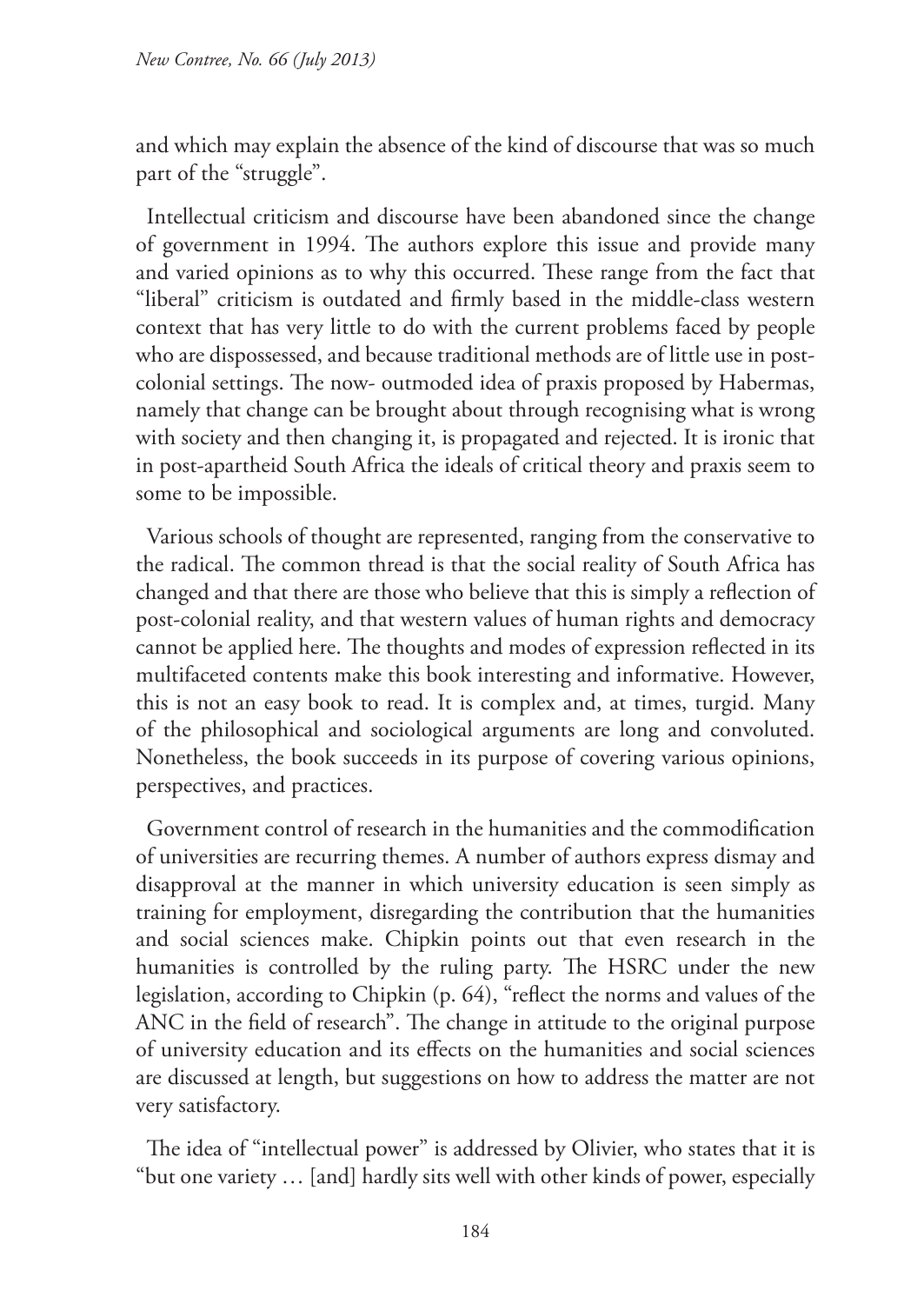in an economic and political guise". It seems that this threat is one of the main reasons for the change in direction that universities have taken. The importance of the humanities and social sciences is stressed for the manner in which they can be used to bring about change, as well as in their relation to the physical sciences. The fact that one can no longer study the physical sciences without recognising and integrating the social sciences and humanities, and vice-versa, is stressed.

The human condition in post-colonial society is dealt with by a number of the authors who are of the opinion that it is untenable to impose solutions upon the dispossessed. They suggest that the dispossessed should be allowed to form their own methods of dealing with issues such as the lack of service delivery, and so on. Nonetheless, the disparity between those in power and the dispossessed cannot be ignored. The role of Christian values in the teaching of the humanities as a solution to commodification is discussed, and the prevailing notion that a university education is the path to high-salaried employment is challenged.

The most significant contribution is the chapter by Olivier. His philosophical standpoint offers a practical solution to the problems faced by universities and the threats to the humanities and the social sciences, quoting Hurst that "To know and not to do is not to know". Olivier (p. 90) goes on to state that "human knowledge, when divorced from emancipatory action, is irredeemably vitiated".

#### **Reference**

B Ndaba, "Ramphele: Stop fearing ANC and authority", IOL News [Online] 26 April 2009 (available at: http://www.iol.co.za/news/politics/ramphele-stop-fearing-anc-andauthority-1.1506802#.UYJBzqCjUg8, as accessed on 2 May 2013).